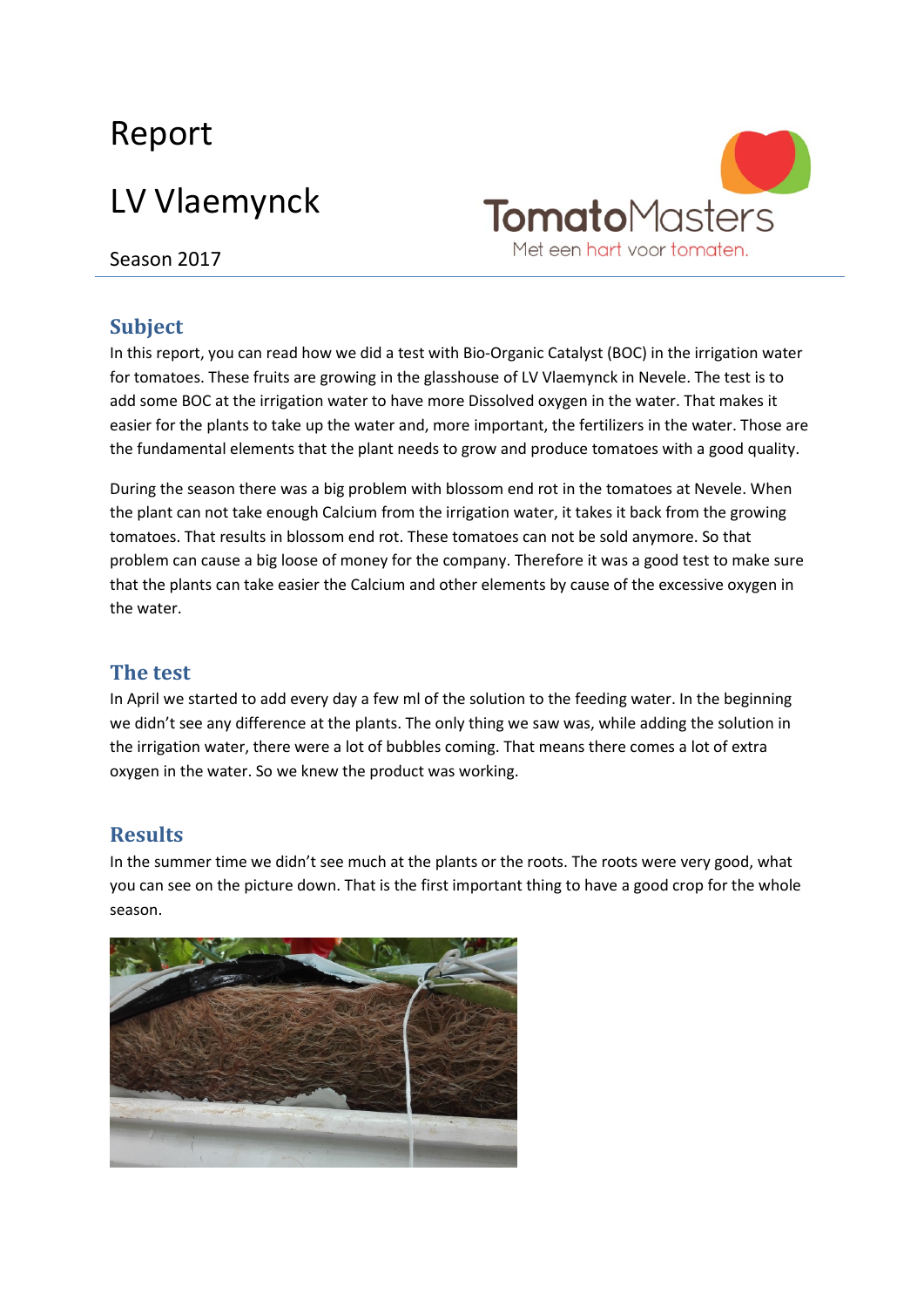One thing we saw was the usage of hydro peroxide was less in the summer. We use the peroxide to keep the irrigation system clean at the inside. So that means the solution keeps also the pipes clean, what is a good advantage.

An other thing we saw was the roots were developing very good. There were a lot of roots under the blocks with plants, what you also can see on the picture down.



An other thing you can see on that picture is the upper side from the block. It is nice and dry. There is no algae and no mucus on the block. That means there is much more oxygen in the water than last year. Than al the blocks had the algae and the mucus.

The biggest advantage is that there is not too much damage from blossom end rot. This season we have long tomatoes from the type of San Marzano (you can see it on the picture below). They are more sensitive for blossom end rot than the round tomatoes we had last year. Now there is much damage from blossom end rot by cause of the hot wheater from last weeks.